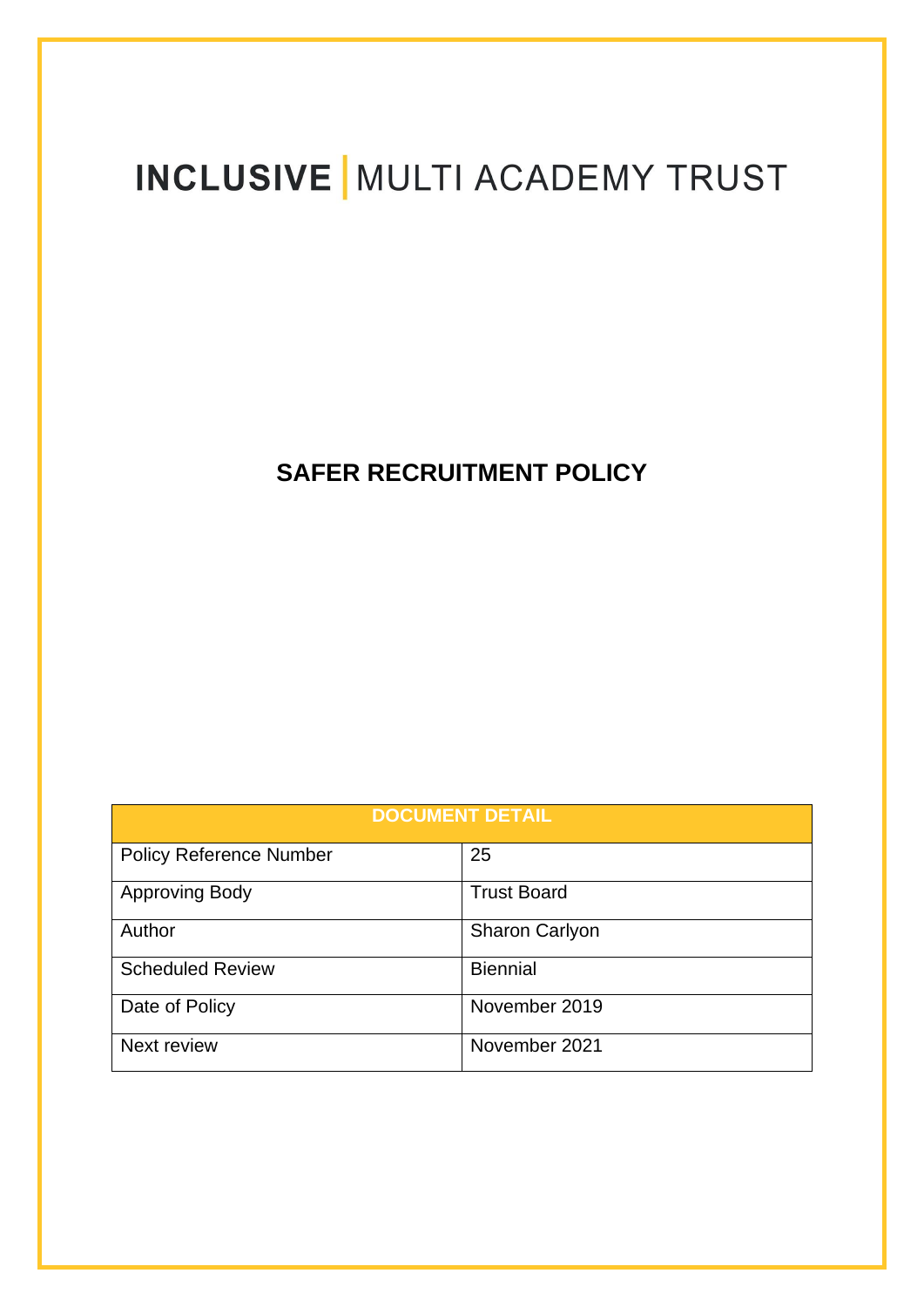| <b>Section Title</b>                                                                                                                                    | Page No. |
|---------------------------------------------------------------------------------------------------------------------------------------------------------|----------|
| Introduction                                                                                                                                            | 3        |
| Scope and Objectives                                                                                                                                    | 3        |
| Roles and responsibilities                                                                                                                              | 3        |
| <b>Recruitment Panel</b>                                                                                                                                | 4        |
| <b>Advertising Posts</b>                                                                                                                                | 4        |
| <b>Application Forms and Shortlisting</b>                                                                                                               | 4        |
| References                                                                                                                                              | 4        |
| <b>Prohibition Orders and Section 128</b><br><b>Checks</b>                                                                                              | 5        |
| Interviews                                                                                                                                              | 6        |
| <b>Pre-Employment Checks</b>                                                                                                                            | 6        |
| Proof of Identity, Right to Work in the<br>UK & Verification of Qualifications<br>and/or Professional Status and<br><b>Criminal Records Declaration</b> | 8        |
| Fitness to undertake the role                                                                                                                           | 8        |
| Individuals who have lived or worked<br>outside the UK                                                                                                  | 8        |
| <b>Childcare Disqualification Declaration</b>                                                                                                           | 8        |
| <b>Single Central Record</b>                                                                                                                            | 9        |
| Induction                                                                                                                                               | 9        |
| <b>Contractors and Agency Staff</b>                                                                                                                     | 9        |
| Volunteers                                                                                                                                              | 10       |
| <b>Trustees and Governors</b>                                                                                                                           | 10       |
| Appendix 1 Regulated Activity                                                                                                                           | 11       |
| Appendix 2 Criminal Record<br><b>Declaration Form</b>                                                                                                   | 12       |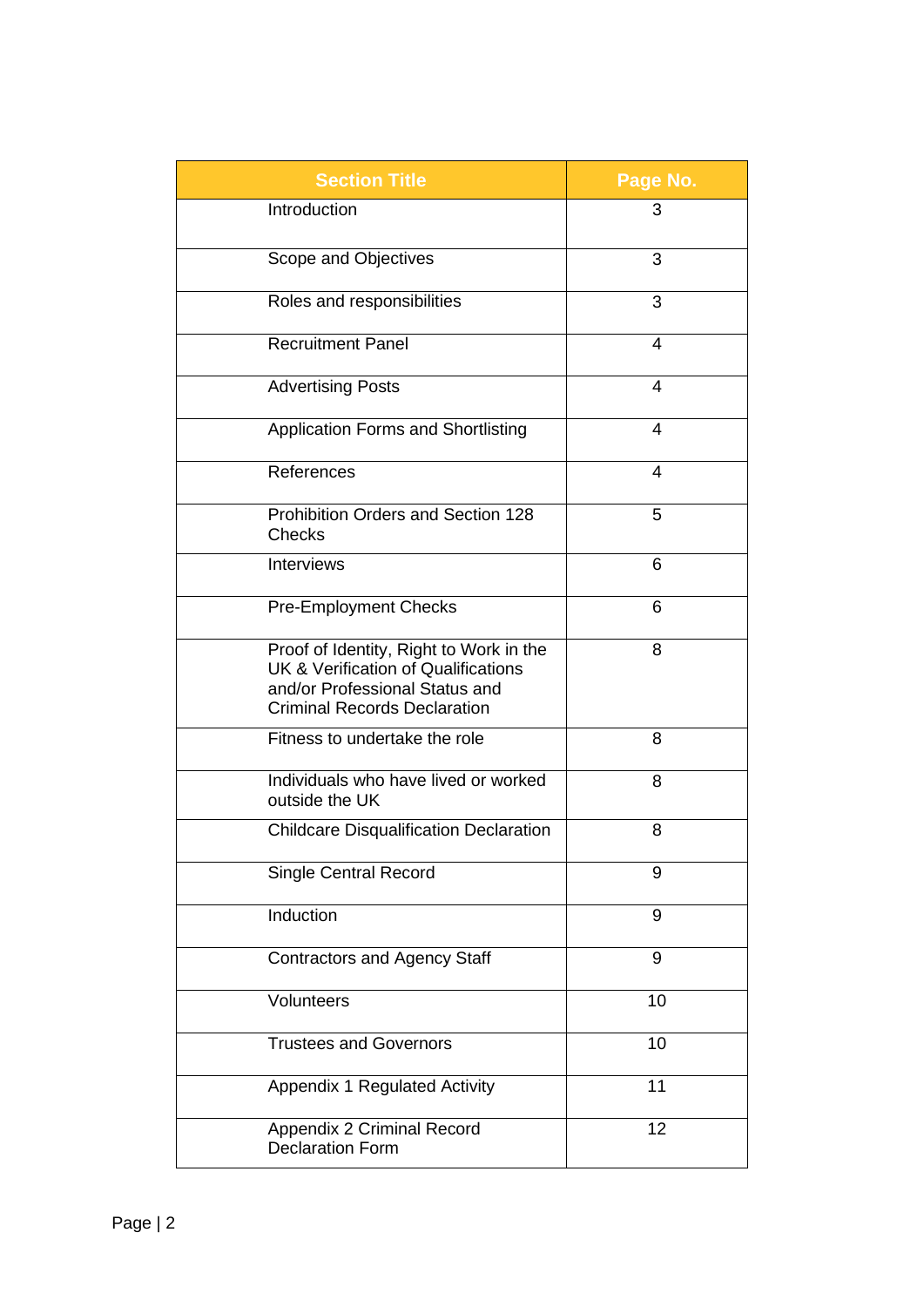# **Introduction**

The safe recruitment of staff is the first step to safeguarding and promoting the welfare of children and young people in education. The Trust is committed to safeguarding and promoting the welfare of the pupils in its care and expects all staff and volunteers to share this commitment.

# **Scope and Objectives**

The scope of this policy is to set out the minimum requirements of a recruitment process that aims to:

- attract the best possible applicants to vacancies on the basis of their merit, abilities and suitability
- deter prospective applicants who are unsuitable for work with children or young people
- identify and reject applicants who are unsuitable for work with children and young people.

The objectives of this policy are as follows:

- to ensure that all applicants are considered equally and consistently
- to ensure that no applicant is treated unfairly on any grounds and specifically any protected characteristics as outlined in the Equalities Act 2010
- to ensure compliance with all relevant legislation, recommendations and guidance including the statutory guidance published by the Department for Education (DfE), [Keeping Children Safe in](https://www.gov.uk/government/publications/keeping-children-safe-in-education--2)  [Education](https://www.gov.uk/government/publications/keeping-children-safe-in-education--2) (KCSIE), the Prevent Duty Guidance for England and Wales (the Prevent Duty Guidance) and any guidance or code of practice published by the Disclosure and Barring Services (DBS)
- to ensure that the Trust meets its commitment to safeguarding and promoting the welfare of children and young people by carrying out all necessary pre-employment checks.

#### **Roles and Responsibilities**

#### **Trust Board**

- to ensure the Trust has effective policies and procedures in place for the recruitment of staff and volunteers in accordance with the DfE guidance and legal requirements
- to monitor compliance with them.

#### **Headteacher/SLT/Recruiting Managers**

- to ensure the school operates safe recruitment practices and makes sure appropriate checks are carried out on all staff and volunteers
- to monitor contractors and agencies compliance with this document
- to promote the safeguarding of children and young people at every stage of the recruitment process.

### **Recruitment Panel**

Subject to the availability of training and in accordance with KCSIE, the school/Trust will maintain a position in which at least one recruiter has successfully undertaken training or refresher training in safe recruitment procedures.

#### **Advertising Posts**

Advertisements for posts, whether in newspapers, journals or online, will include the statement: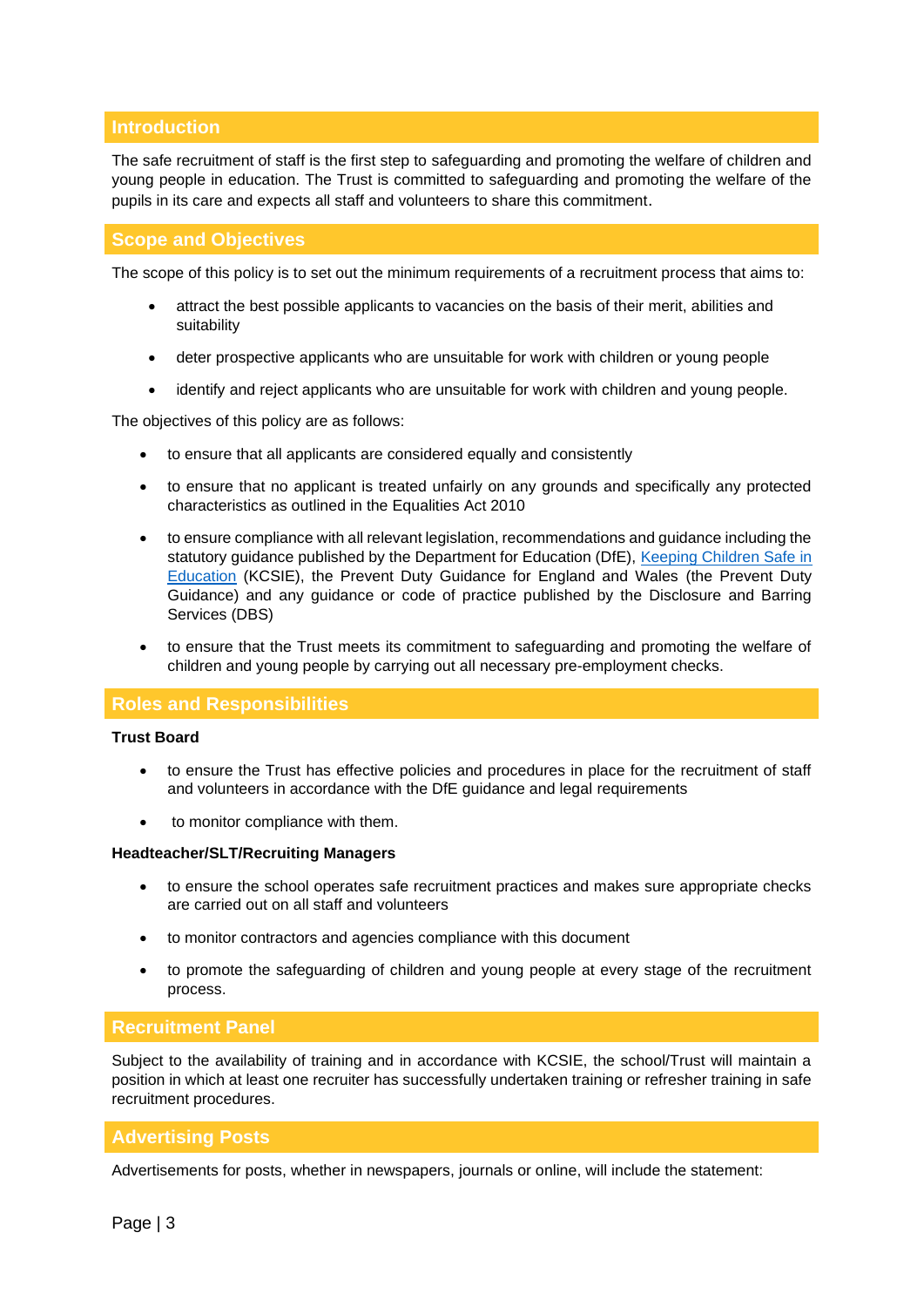"The Trust is committed to safeguarding children and young people. All post holders are subject to a satisfactory enhanced Disclosure and Barring Service (DBS) check."

Prospective applicants will be supplied, as a minimum, with the following:

- job description and person specification;
- the Trust's child protection policy:
- the Trust's safer recruitment policy (this document):
- the selection procedure for the post;
- an application form:
- Childcare Disqualification self-declaration form (where applicable).

#### **Application Forms and Shortlisting**

All prospective applicants must fully complete an application form. CV's will not be accepted.

If shortlisted, candidates will be asked to complete a declaration regarding convictions and working with children as posts in schools are exempt from the provisions of the Rehabilitation of Offenders Act 1974. The relevant declaration form is attached at Appendix 2.

#### **References**

Where possible, references will be taken up before the interview stage, so that any discrepancies or gaps in employment can be explored during the interviews.

References will be obtained from the candidate's current or most recent employer and will be sought directly from the referee.

If a candidate is moving from another school/Trust the reference must be from the Headteacher/Principal or another senior colleague (in the absence of a HT) and not from a colleague.

Open references or testimonials provided by the candidate will not be accepted.

Where necessary, referees will be contacted by telephone or email in order to clarify any anomalies or discrepancies and verify the source of the reference. This contact will then be recorded on the school's Single Central Record for successful candidates.

Where necessary, previous employers who have not been named as referees will be contacted in order to clarify any anomalies or discrepancies. A detailed written note will be kept of such exchanges.

Referees will always be asked specific questions about:

- the candidate's suitability for working with children and young people;
- any disciplinary warnings, including time-expired warnings, that relate to the safeguarding of children;
- the candidate's suitability for this post.

Employees are entitled to see and receive, if requested, copies of their employment references.

**Secretary of State Prohibition Orders and Section 128 Direction (teaching and management roles)**

In all cases, where an applicant is to undertake a teaching role of any kind (this may include nonteaching staff if they plan, prepare and deliver lessons and assess and report on pupils without supervision of a qualified teacher) a Prohibition Order check will be made. It is anticipated that this will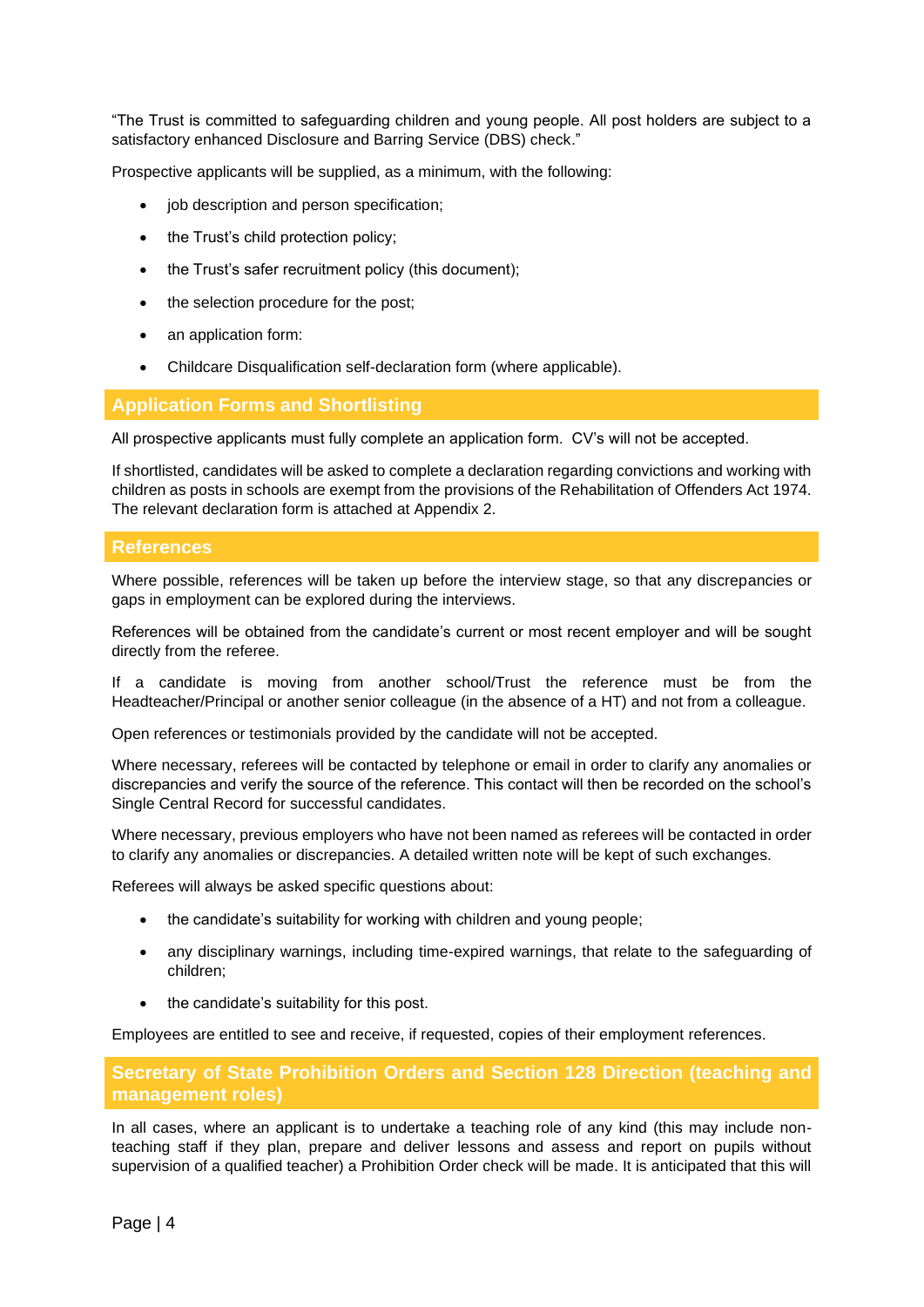be performed at the shortlisting stage but will in any case be made before any offer of employment is made.

The above activities do not amount to "teaching work" if they are supervised by a qualified teacher. If in any doubt or if the candidate has taught previously, or may teach in the future, the check will be undertaken.

Prohibition orders prevent a person from carrying out teaching work in schools, sixth form colleges, 16 to 19 academies, relevant youth accommodation and children's homes in England. A person who is prohibited from teaching must not be appointed to work as a teacher in such a setting.

Prohibition orders are made by the Secretary of State following consideration by a professional conduct panel convened by the Teacher Regulation Agency (TRA). Pending such consideration, the Secretary of State may issue an interim prohibition order if it is considered to be in the public interest to do so.

A section 128 direction prohibits or restricts a person from taking part in the management of an independent school, including academies and free schools. A person who is prohibited is unable to participate in any management of an independent school such as:

- a management position in an independent school, academy or free school as an employee
- a trustee of an academy or free school trust: a governor or member of a proprietor body for an independent school
- or a governor on any governing body in an independent school, academy or free school that retains or has been delegated any management responsibilities.

Checks for all prohibitions, sanctions and restrictions will be carried out by logging into the Secure Access/DfE Sign in Portal via the Teacher Services' web page. This is a free service available to all schools and colleges.

Where the candidate person will be engaging in regulated activity, a DBS barred list check will also identify any section 128 direction.

# **Interviews**

Selection techniques will be determined by the nature and duties of the vacant post and may include a variety of methods, however a face to face interview is essential as part of the process.

Telephone interviews may be used at the short-listing stage but will not be a substitute for a face-toface interview (which could be via a visual electronic link such as Skype).

Candidates will be required to:

- explain satisfactorily any gaps in employment
- explain satisfactorily any anomalies or discrepancies in the information available to recruiters
- declare any information that is likely to appear on a DBS check;
- demonstrate their capacity to safeguard and protect the welfare of children and young people
- demonstrate how they meet the job description and person specification.

At least one member of the interview panel will have undertaken safer recruitment training or refresher training as applicable.

All applicants who are invited to interview will be asked to bring original evidence of their identity, address and qualification. Photocopies will then be taken and destroyed for unsuccessful applicants no later than 6 months after the recruitment process has been concluded.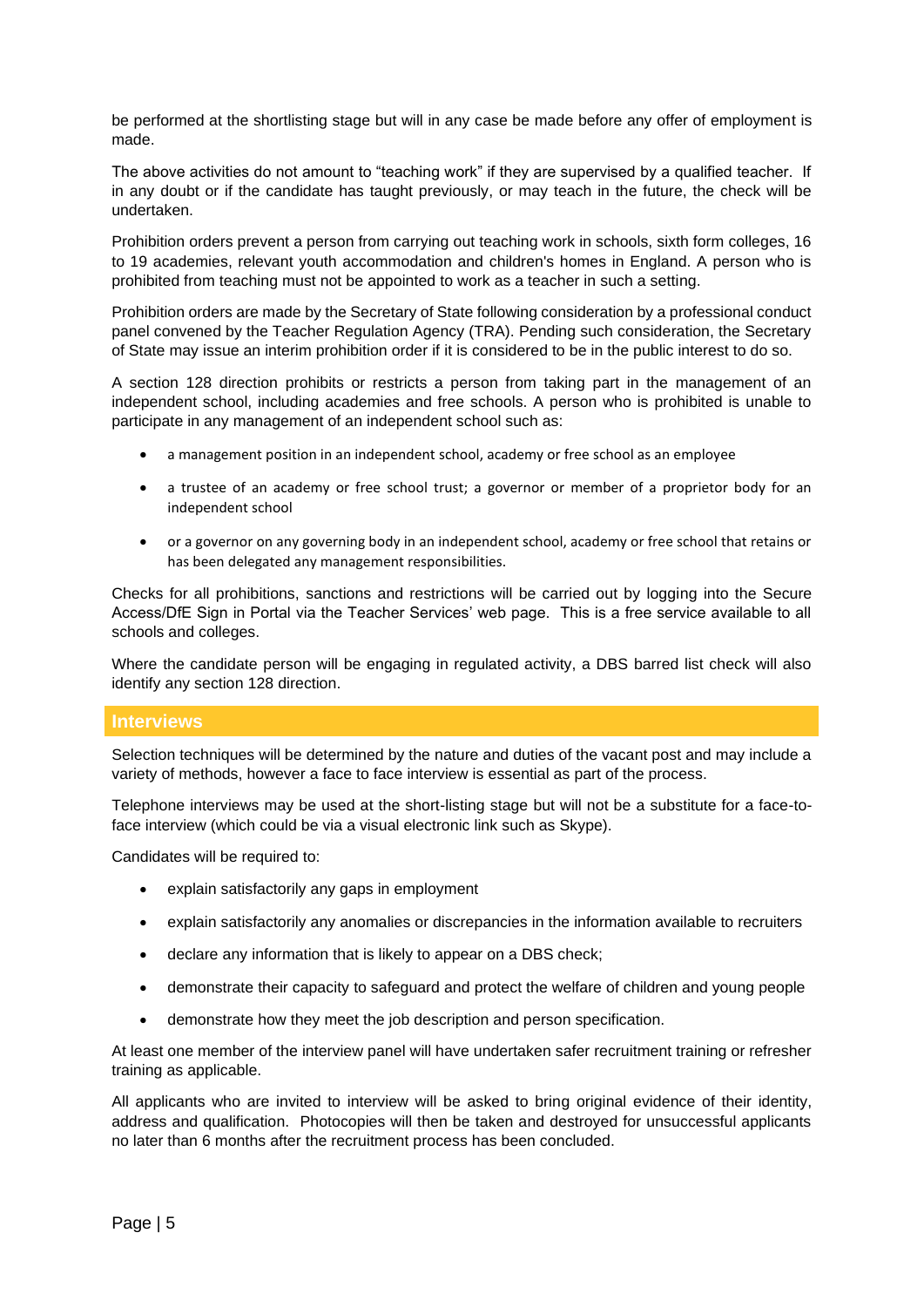# **Pre-Employment Checks**

Any offer of appointment made to a successful candidate, including anyone who has lived or worked abroad, must be conditional on the satisfactory completion of the necessary pre-employment checks and the school will:

- Verify the candidate's identity. Identification checking guidelines can be found on the Gov.uk website.
- Obtain (via the applicant) an enhanced DBS certificate (including barred list information for those who will be working in regulated activity (see Appendix 1)
- Obtain a separate barred list check if an individual will start work in regulated activity before the DBS certificate is available. The school will also carry out a risk assessment if candidates will be starting work prior to a DBS certificate being available.
- Verify the candidate's mental and physical fitness to carry out their work responsibilities. A job applicant can be asked relevant questions about disability and health in order to establish that they have the physical and mental capacity for the specific role - see paragraph 10.2.
- Verify the candidate's right to work in the UK. Advice on this can be found on the Gov.uk website.
- For candidates from an EEA Country, they will be required to provide evidence of having obtained settled status under the Settlement Scheme by 30 June 2021. After this date those without settled status will be required to apply for a VISA which allows them to work in the UK. Where they are already in possession of this candidates must provide original evidence at the earliest opportunity.
- If the candidate has lived or worked outside the UK, make any further checks the school feel appropriate.
- Verify professional qualifications as appropriate by viewing original certificates. The Teachers' Services system should be used to verify any award of qualified teacher status (QTS) and the completion of teacher induction or probation.
- Ensure the candidate is checked against the prohibition from teaching orders see paragraph 8 above.
- Ensure the candidate is checked against the prohibition from management roles (section 128) check where applicable (part of barred list check for those in regulated activity) - see paragraph 8 above.
- Ensure the candidate completes a childcare disqualification declaration (where appropriate) see paragraph 10.4.
- Ensure the candidate has completed a declaration about convictions and working with children (see appendix 2).

# **Proof of Identity, Right to Work in the UK & Verification of Qualifications and/or Professional Status and Criminal Records Declaration**

All shortlisted candidates invited to attend an interview will be required to bring their identification documentation such as passport, birth certificate, driving licence etc. with them as proof of identity/eligibility to work in UK in accordance with those set out in the Immigration, Asylum and Nationality Act 2006 and DBS Code of Practice Regulations (including evidence of settled status as required) and to complete the Criminal Records Declaration form.

In addition, applicants must be able to demonstrate that they have actually obtained any academic or vocational qualification required for the position and claimed in their application form.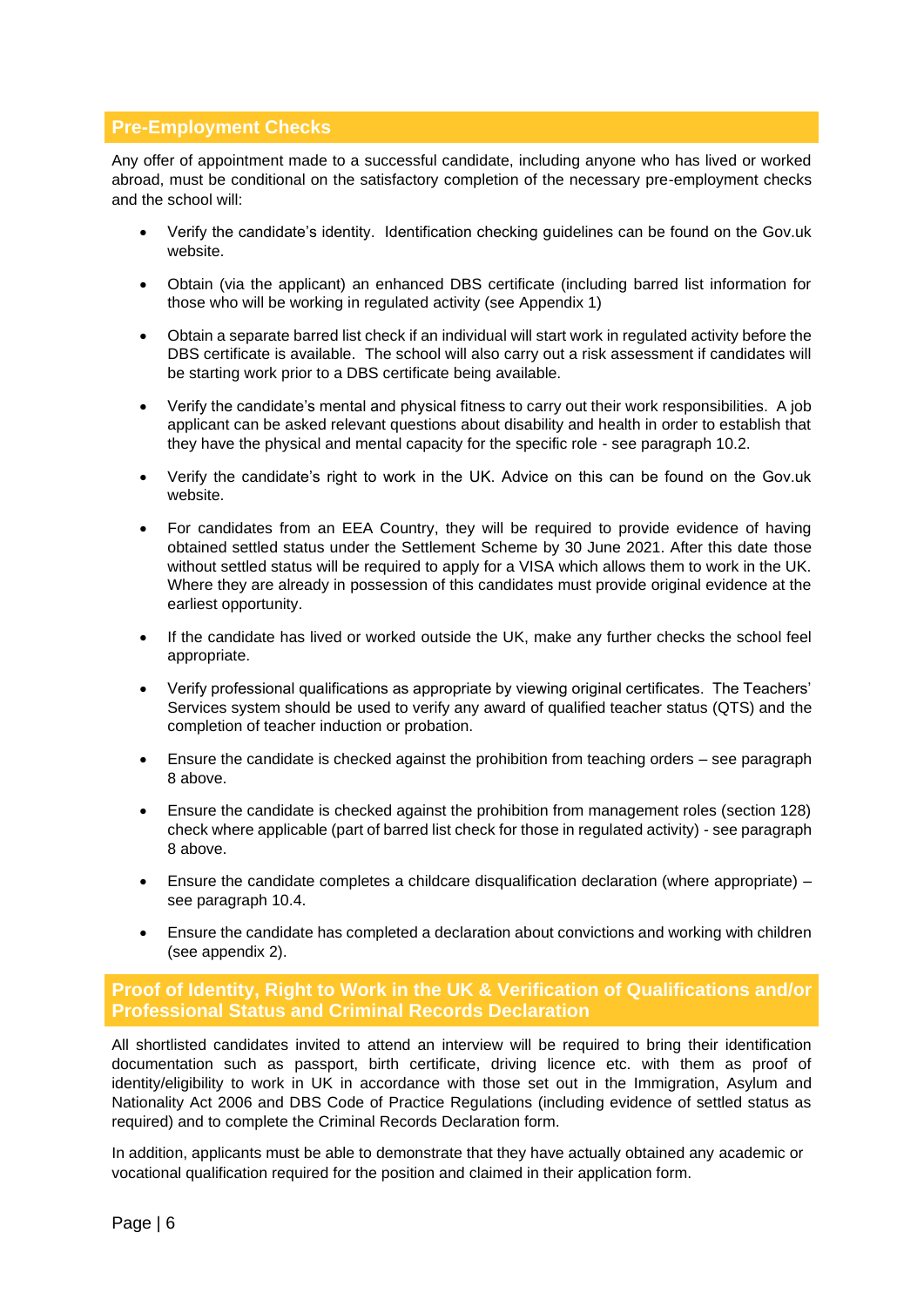# **Fitness to undertake the role**

A confidential pre-employment health questionnaire must be completed to verify the candidate's mental and physical fitness to carry out their work responsibilities. A successful candidate can be asked relevant questions about disability and health in order to establish whether they have the physical and mental capacity for the specific role **once an offer of employment has been made.** Confidential preemployment checks are usually carried out by the school's Occupational Health provider.

# **Individuals who have lived or worked outside the UK**

Candidates who have lived or worked outside the UK must undergo the same checks as all other staff in the Trust. In addition, the Trust must make any further checks they think appropriate so that any relevant events that occurred outside the UK can be considered.

The Home Office guidance on criminal records checks for overseas applicants can be found [here.](https://www.gov.uk/government/publications/criminal-records-checks-for-overseas-applicants) These further checks should include a check for information about any teacher sanction or restriction that an EEA professional regulating authority has imposed, using the Teaching Regulation Agency Services' system. Restrictions imposed by another EEA regulating authority do not prevent a candidate from taking up teaching positions in England, the Trust will consider the circumstances that led to the restriction or sanction being imposed when considering a candidate's suitability for employment.

#### **Childcare Disqualification Declaration**

Where relevant, applicants must complete a self-declaration form provided by the Trust in relation to the Childcare Disqualification Regulations 2018. This is to cover circumstances where the individual has a conviction that may result in them being barred from working with children. Where a positive declaration is made a waiver can be applied for from Ofsted, and be satisfactorily granted, before the candidate may commence work.

This **only** applies to staff working in the following settings:

- Early Years Provision staff who provide any care for a child up to and including reception age. This includes education in nursery and reception classes and/or any supervised activity (such as breakfast clubs, lunchtime supervision and after school care provided by the school) both during and outside of school hours for children in the early years age range; and
- Later years provision (for children under 8) staff who are employed to work in childcare provided by the school outside of school hours for children who are above reception age but who have not attained the age of 8. This does not include education or supervised activity for children above reception age during school hours (including extended school hours for cocurricular learning activities, such as the school's choir or sports teams) but it does include before school settings, such as breakfast clubs, and after school provision.

# **Single Central Record**

The school will keep a single central record of pre-employment, referred to in the Keeping Children Safe in Education Regulations as the register. The single central record will cover the following people:

- all staff (including teacher trainees on salaried routes, agency and third party supply staff who work at the school)
- For independent schools, all members of the proprietor body
- For academies and free schools, this also covers the members and trustees of the academy trust
- Confirmation that these checks have been carried out along with the date the check was undertaken/obtained must be logged on this record for all employees of the school.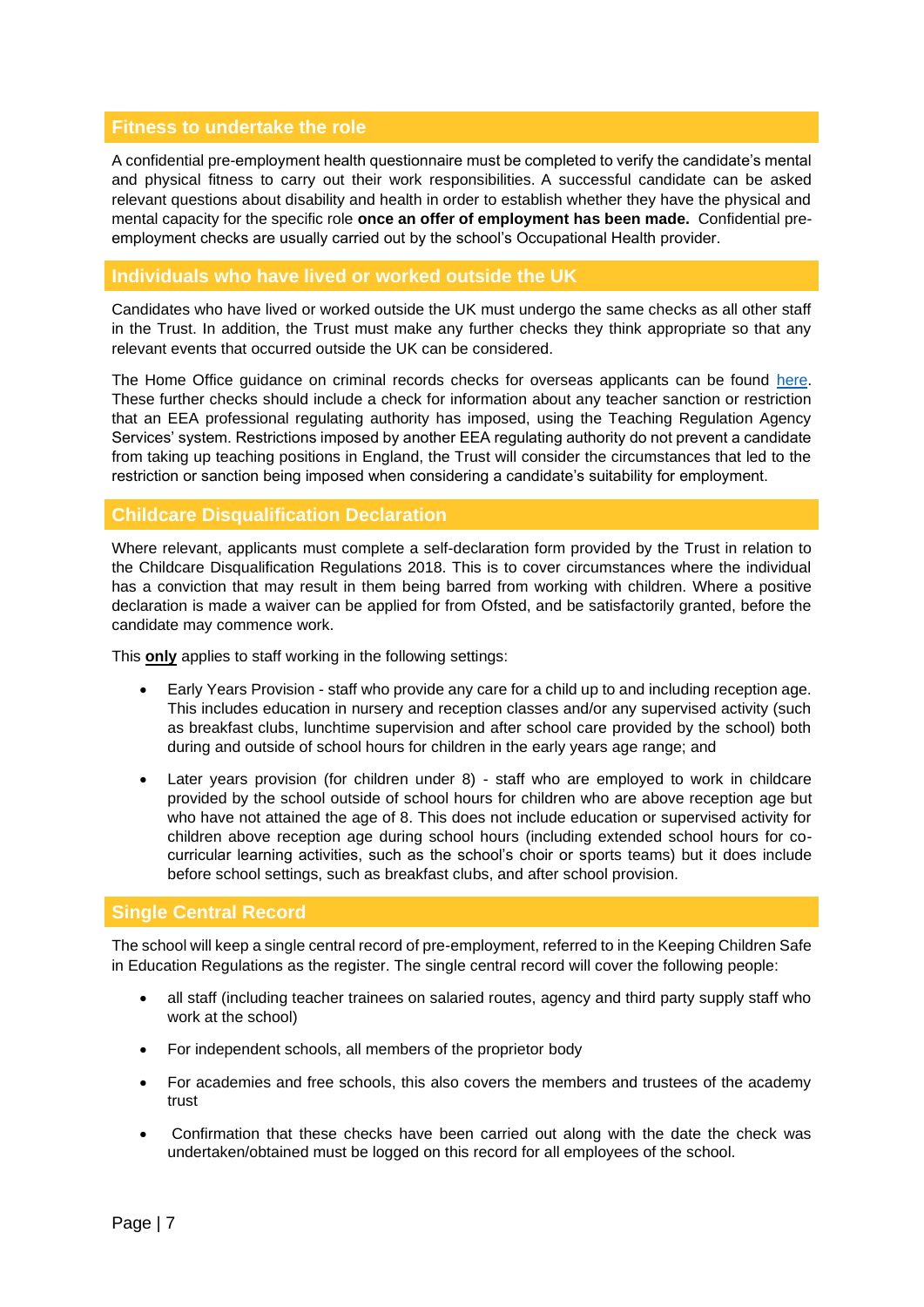# **Induction**

The Trust recognises that safer recruitment and selection is not just about the start of employment but must be part of a larger policy framework for all staff. The Trust will therefore provide ongoing training and support for all staff.

All staff who are new to the Trust will receive induction training that will include the school's safeguarding policies and guidance on safe working practices including Child Protection, PREVENT, FGM awareness and online safety.

Regular meetings will be held during the first 6 months of employment between the new employee(s) and the appropriate manager(s).

### **Contractors and Agency Workers**

The Trust will obtain written notification from any agency, or third-party organisation they use that the organisation has carried out the checks (in respect of the enhanced DBS certificate, written notification that confirms the certificate has been obtained by either the employment business or another such business), on an individual who will be working at the Trust.

Where the position requires a barred list check, this will be obtained by the agency or third party prior to appointing the individual. The Trust will also check that the person presenting themselves for work is the same person on whom the checks have been made.

# **Volunteers**

Under no circumstances will a volunteer in respect of whom no checks have been obtained be left unsupervised or allowed to work in regulated activity.

Volunteers who, on an unsupervised basis teach or look after children regularly or provide personal care on a one-off basis in the Trust, will be in regulated activity. The Trust will obtain an enhanced DBS certificate (which should include barred list information) for all volunteers who are new to working in regulated activity. Existing volunteers in regulated activity do not have to be re-checked if they have already had a DBS check (which includes barred list information). However, the Trust may conduct a repeat DBS check (which should include barred list information) on any such volunteer should they have concerns.

There are certain circumstances where the Trust may obtain an enhanced DBS certificate (not including barred list information), for volunteers who are not engaging in regulated activity. This is set out in DBS workforce guides, which can be found on GOV.UK. Employers are not legally permitted to request barred list information on a supervised volunteer as they are not considered to be engaged in regulated activity.

The Trust will undertake a risk assessment and use their professional judgement and experience when deciding whether to obtain an enhanced DBS certificate for any volunteer not engaging in regulated activity. In doing so they should consider:

- the nature of the work with children
- what the establishment knows about the volunteer, including formal or informal information offered by staff, parents and other volunteers
- whether the volunteer has other employment or undertakes voluntary activities where referees can advise on suitability
- whether the role is eligible for an enhanced DBS check.

Details of the risk assessment should be recorded.

It is for the school to determine whether a volunteer is considered to be supervised. In making this decision, and where an individual is supervised, to help determine the appropriate level of supervision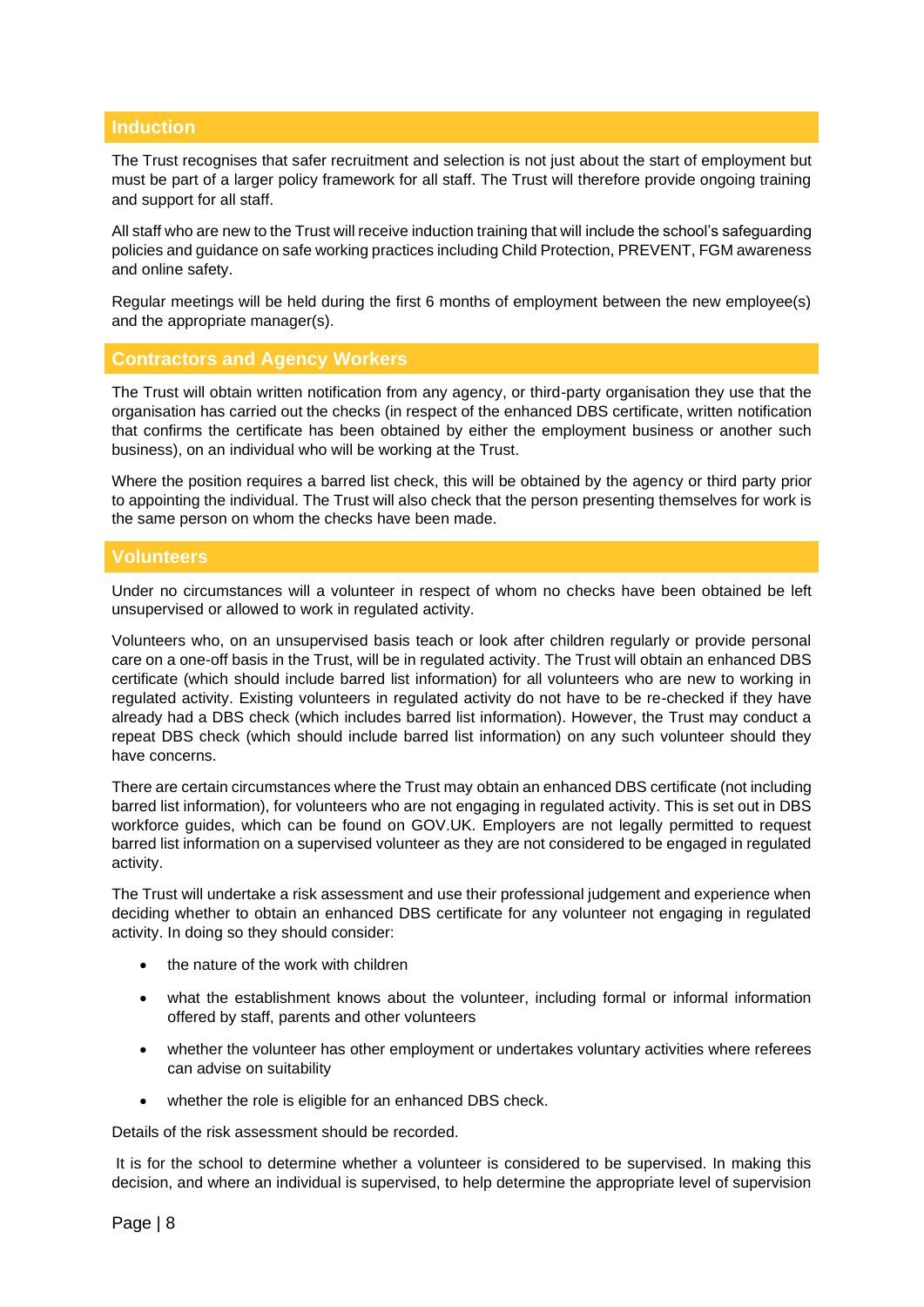the school must have regard to the statutory guidance issued by the Secretary of State This guidance requires that, for a person to be considered supervised, the supervision must be:

- by a person who is in regulated activity
- regular and day to day; and
- "reasonable in all the circumstances to ensure the protection of children."

The DBS cannot provide barred list information on any person, including volunteers, who are not in, or seeking to engage in regulated activity.

# **Trustees and Governors**

Trustees and Governors are required to have an enhanced criminal records certificate from the DBS. It is the responsibility of the Trust Board to apply for the certificate for any of their Trustees and Governors who do not already have one. Governance is not a regulated activity and so trustees/governors do not need a barred list check unless, in addition to their governance duties, they also engage in regulated activity.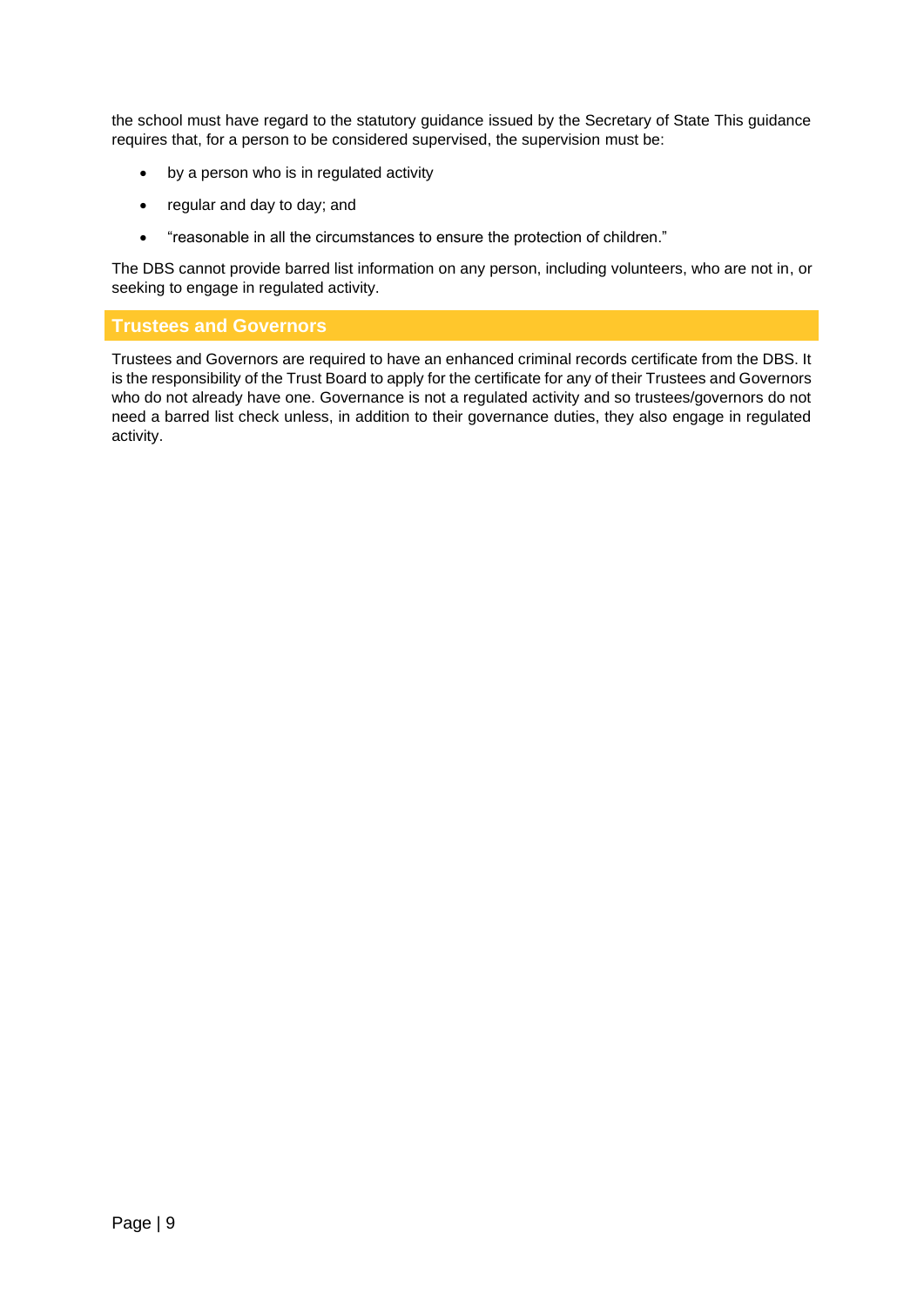# **Appendix 1 Regulated Activity**

Regulated activity includes:

- a) Teaching, training, instructing, caring for (see (c) below) or supervising children if the person is unsupervised, or providing advice or guidance on physical, emotional or educational well-being, or driving a vehicle only for children;
- b) Work for a limited range of establishments (known as 'specified places', which include schools and colleges), with the opportunity for contact with children, but not including work done by supervised volunteers.

Work under (a) or (b) is regulated activity only if done regularly. Some activities are always regulated activities, regardless of frequency or whether they are supervised or not. This includes:

- c) relevant personal care, or health care provided by or provided under the supervision of a health care professional:
- personal care includes helping a child with eating and drinking for reasons of illness or disability or in connection with toileting, washing, bathing and dressing for reasons of age, illness of disability
- health care means care for children provided by, or under the direction or supervision of, a regulated health care professional.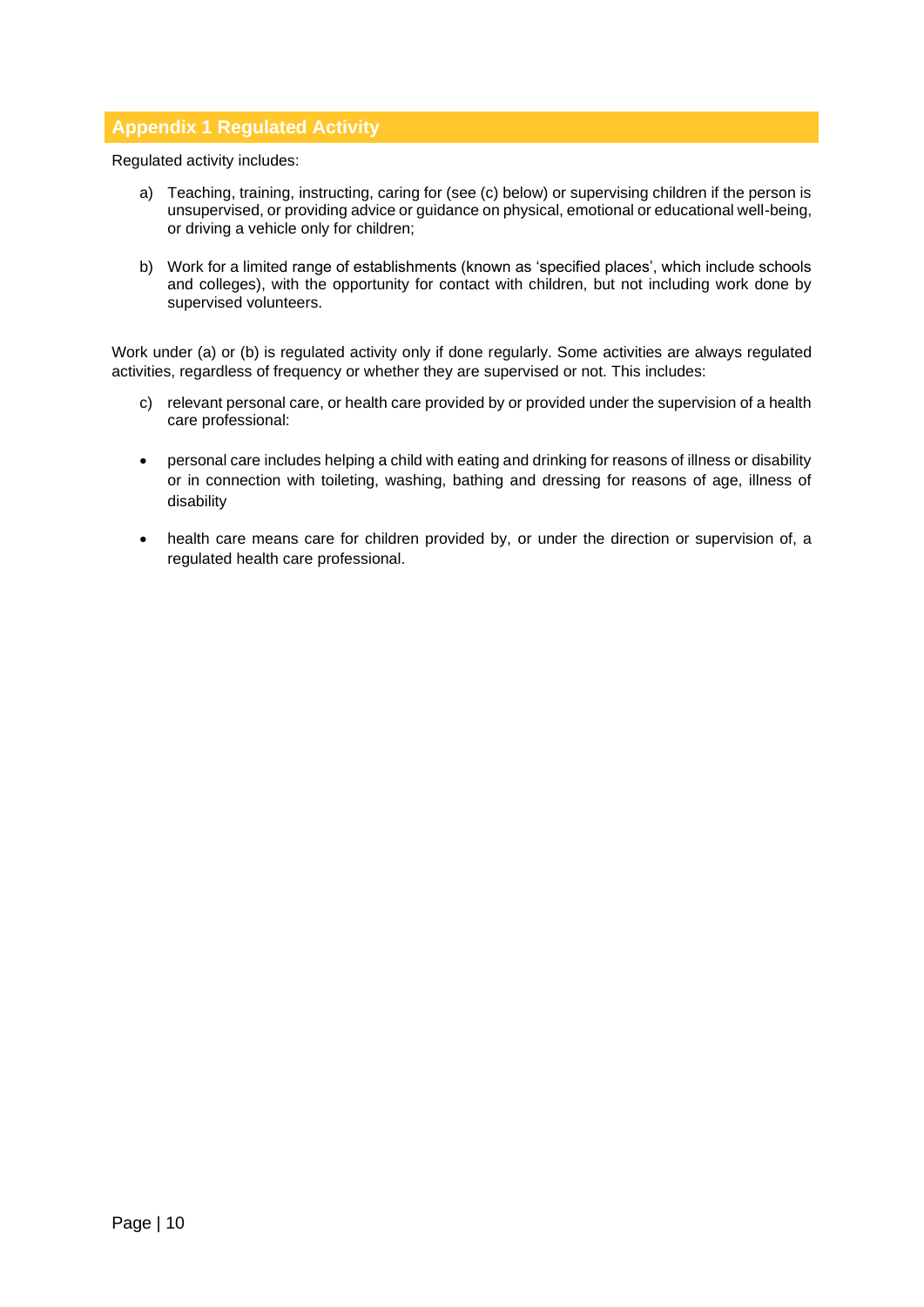#### **Criminal Record Declaration** (Roles exempt from the ROA - DBS)

This form must be completed by all shortlisted candidates where a police check (also known as a DBS), is required. The information disclosed on this form will be discussed during the interview process and following receipt of the DBS certificate as appropriate.

#### **Policy statement on recruiting applicants with criminal records**

This post is exempt from the Rehabilitation of Offenders Act 1974, therefore all applicants are required to declare any convictions, cautions, reprimands and final warnings that are not protected (i.e. that are not filtered out) as defined by the Rehabilitation of Offenders Act 1974 (Exceptions) Order 1975 (as amended in 2013).

For further information on filtering please refer to [Nacro guidance](https://www.nacro.org.uk/resettlement-advice-service/support-for-practitioners/the-law-on-disclosure/#spent) and the [DBS website.](https://www.gov.uk/government/publications/dbs-filtering-guidance/dbs-filtering-guide)

We recognise the contribution that ex-offenders can make as employees and volunteers and welcome applications from them. A person's criminal record will not, in itself, debar that person from being appointed to this post. Any information given will be treated in the strictest confidence. Suitable applicants will not be refused posts because of offences which are not relevant to, and do not place them at or make them a risk in, the role for which they are applying.

All cases will be examined on an individual basis, taking the following into consideration:

- Whether the conviction is relevant to the position applied for.
- The seriousness of any offence revealed.
- The age of the applicant at the time of the offence(s).
- The length of time since the offence(s) occurred.
- Whether the applicant has a pattern of offending behaviour.
- The circumstances surrounding the offence(s), and the explanation(s) offered by the person concerned.
- Whether the applicant's circumstances have changed since the offending behaviour.

It is important that applicants understand that failure to disclose all cautions, convictions, reprimands or final warnings that are not protected could result in disciplinary proceedings or dismissal. Further advice and guidance on disclosing a criminal record can be obtained from [Nacro.](http://www.nacro.org.uk/data/files/practical-guidance-on-dbs-filtering-1032.pdf)